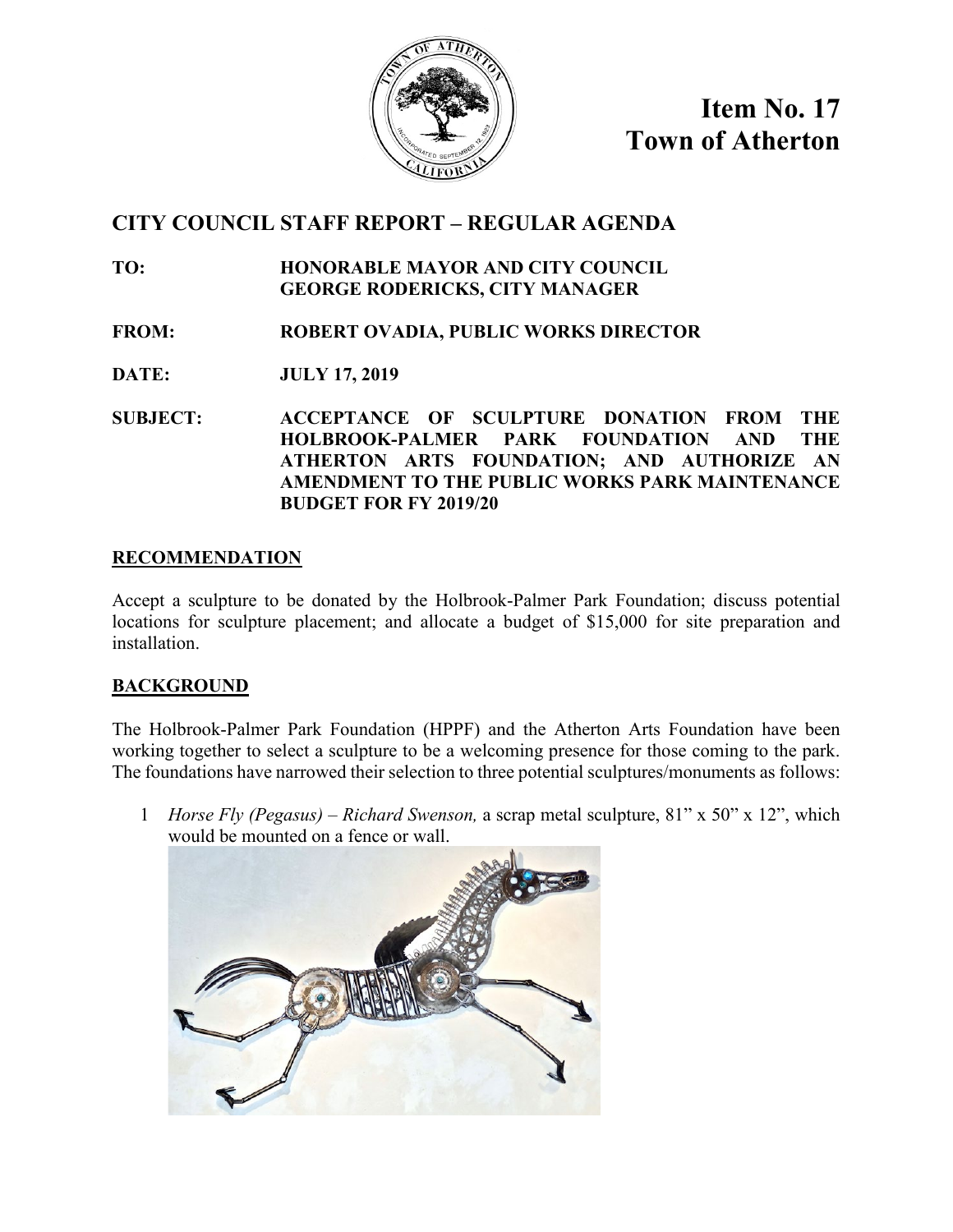Staff Report – HPPF Sculpture Donation July 17, 2019 Page 2 of 5

2 *He Ain't Heavy – Walt Horton*, 69" x 30" x 17", which would be mounted on a base



3 *Expanding Wholeness John Ellis,* 130" x 50" x 61", which would be mounted on a base

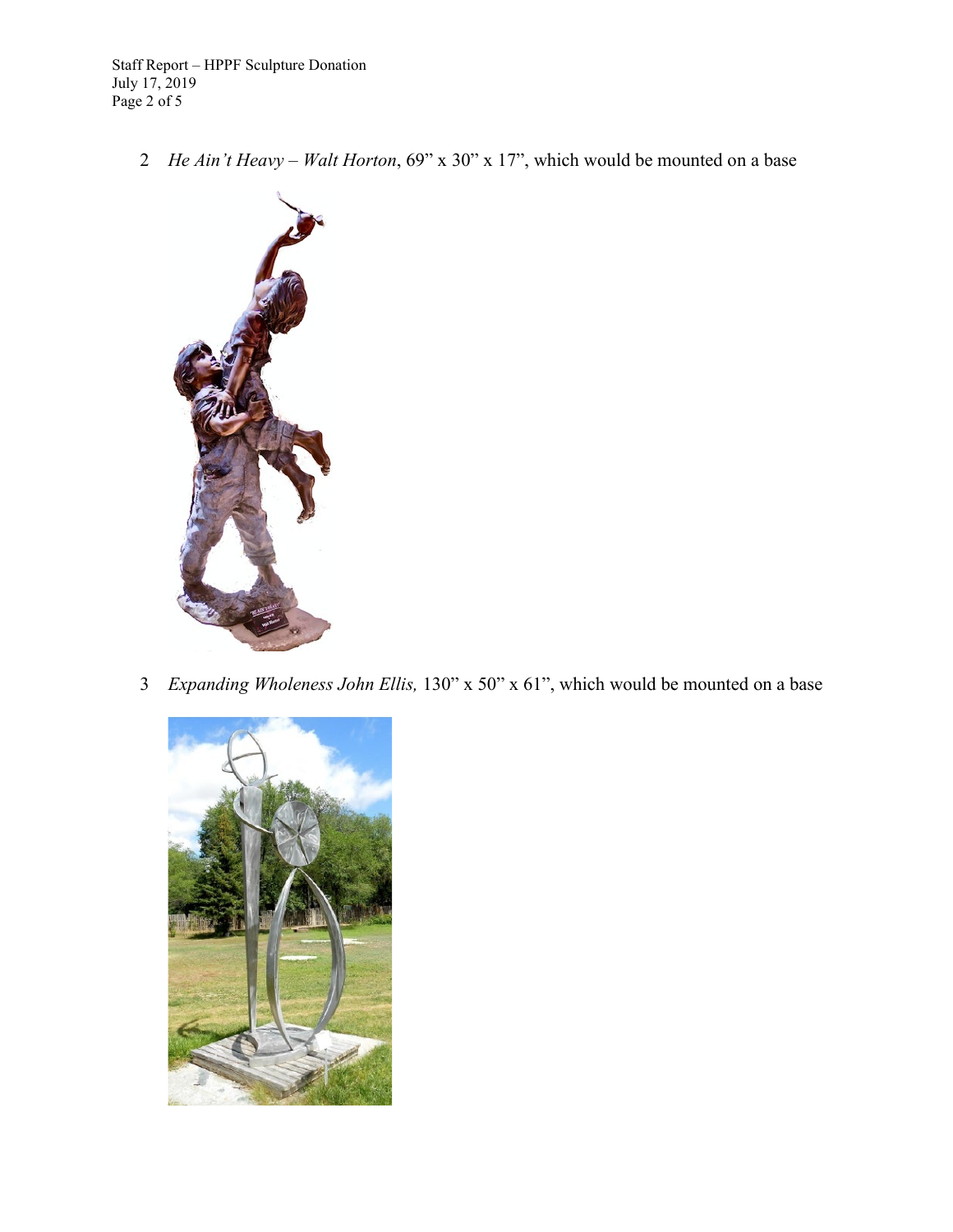Staff Report – HPPF Sculpture Donation July 17, 2019 Page 3 of 5

The foundations have indicated a leaning towards *He Ain't Heavy*. They have also discussed the potential of placement outside the park boundaries at the corner of Watkins Avenue at Middlefield Road.

# **ANALYSIS**

#### Costs

Costs for the sculptures as presented to staff by the Foundations are as follows: *Horse Fly (Pegasus) – \$5,500 He Ain't Heavy - \$35,000 Expanding Wholeness - \$17,000*

These costs may not include tax, shipping and handling, which would be funded by the foundations. Site preparation, foundations (if required) and mounting are not included in the costs outlined above, would vary based on the sculpture and location selected and would be the responsibility of the Town.

Placement

As indicated above, the foundations would like consideration of the Watkins Avenue Middlefield Road intersection. This location is a maintenance access area for the Atherton Channel, where it transitions to a box culvert for the crossing of Middlefield Road and is thus is not an ideal location from staff's perspective.



Other placement options include an alternate location within Holbrook-Palmer Park, or at the Reading Park near the temporary library. Selection of the location can be delegated to the Park and Recreation Committee. Alternatively, the Council may elect to accept the sculpture and retain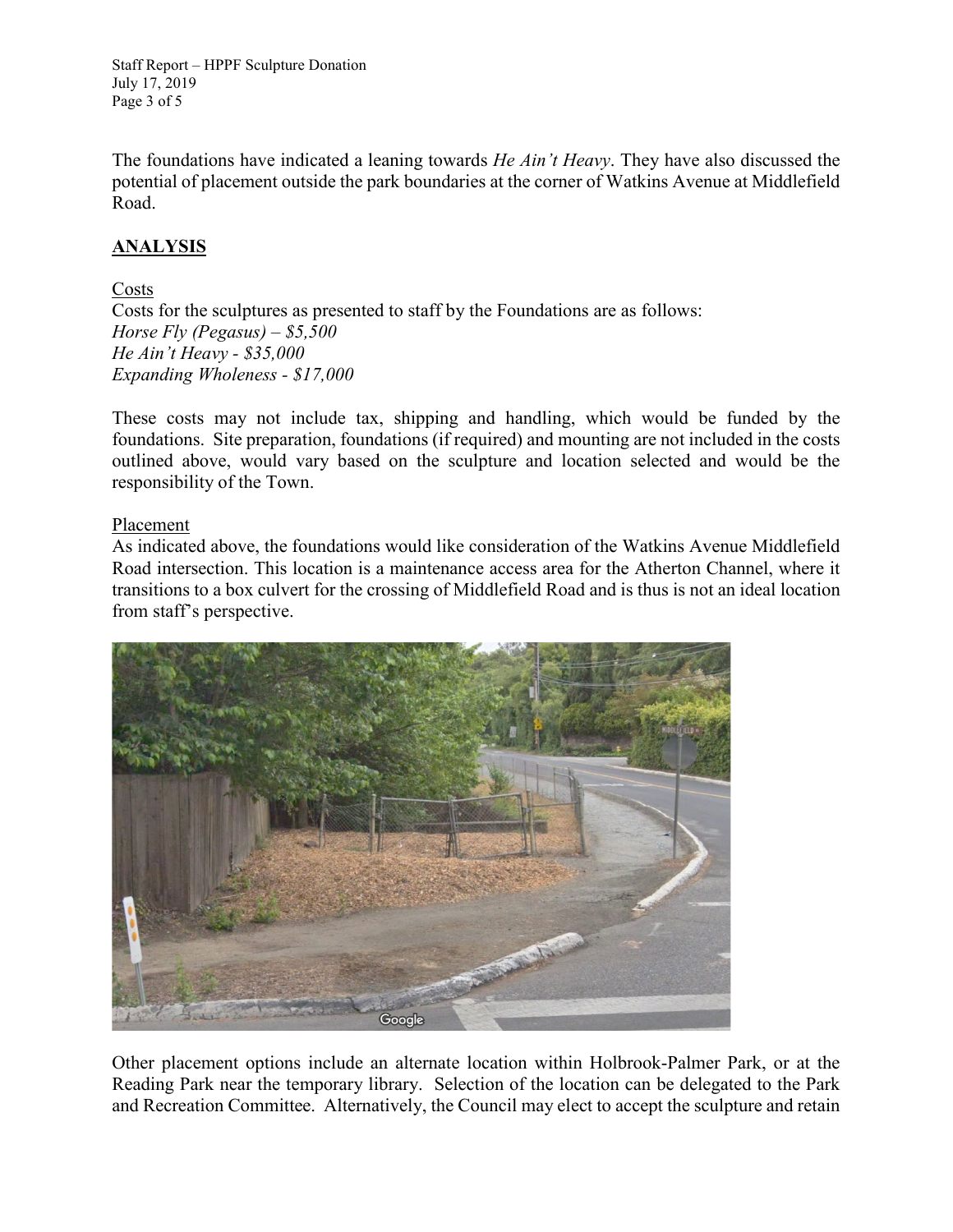Staff Report – HPPF Sculpture Donation July 17, 2019 Page 4 of 5

for future placement after completion of the new Town Center and Library and the removal of the temporary facilities at Holbrook Palmer Park.

### **POLICY FOCUS**

The Town does not have a formal policy regarding the acceptance of gifts or donations. The City Council discussion should on the desire to accept the donation, type of sculpture desired, preferred placement of the sculpture.

If or when the Town accepts the art piece and identifies a location for installation, the Town would attempt to secure appropriate releases from the artist(s) and foundations to allow the Town to temporarily or permanently modify, alter, change, relocate or destroy the donated art work. In the event of destruction, the Town could provide a reasonable opportunity for the artist to reclaim the work. The artist would be required to waive any and all rights to the work or representations of the work and the Town would be allowed to use the art piece in any media, documentation, brochures, etc. The Town would add the art piece to our list of property for insurance purposes.

## **FISCAL IMPACT**

Funds to place the sculpture and prepare the area for installation will be dependent on the sculpture selected, the type of base desired, and the proposed location. Funding in the amount of \$15,000 should be allocated from the General Fund for site preparation and placement.

#### **PUBLIC NOTICE**

Public notification was achieved by posting the agenda, with this agenda item being listed, at least 72 hours prior to the meeting in print and electronically. Information about the project is also disseminated via the Town's electronic News Flash and Atherton Online. There are approximately 1,200 subscribers to the Town's electronic News Flash publications. Subscribers include residents as well as stakeholders – to include, but be not limited to, media outlets, school districts, Menlo Park Fire District, service provides (water, power, and sewer), and regional elected officials.

#### **COMMISSION/COMMITTEE FEEDBACK/REFERRAL**

This item has or X has not been before a Town Committee or Commission.

- Audit/Finance Committee (meets every other month)
- Bicycle/Pedestrian Committee (meets as needed)
- \_\_\_\_ Civic Center Advisory Committee (meets as needed)
- Environmental Programs Committee (meets every other month)
- Park and Recreation Committee (meets each month)
- Planning Commission (meets each month)
- Rail Committee (meets every other month)
- Transportation Committee (meets every other month)